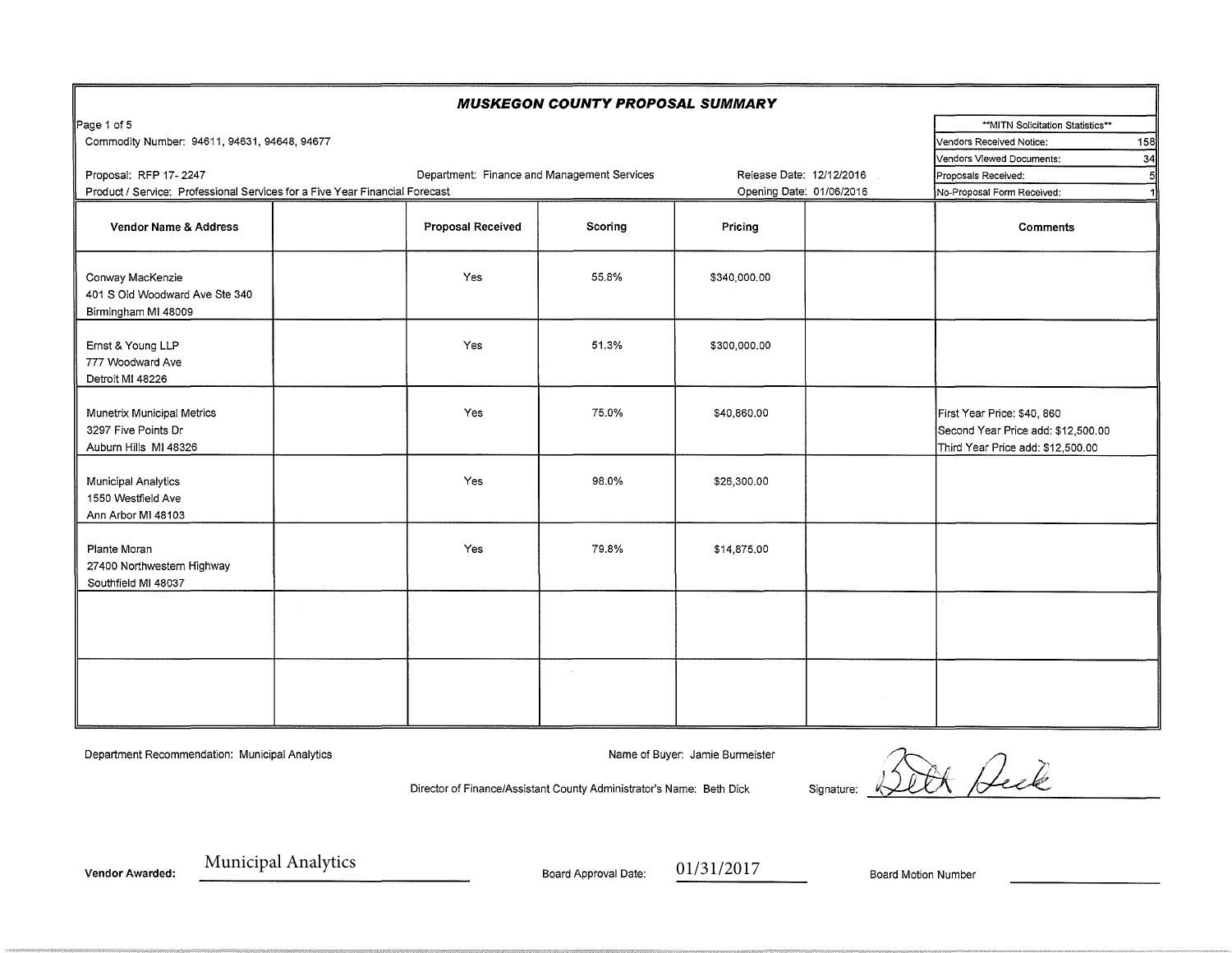| <b>MUSKEGON COUNTY PROPOSAL SUMMARY</b>                                    |                                                                                                         |          |                                             |                  |          |                                                                       |           |          |                                   |  |
|----------------------------------------------------------------------------|---------------------------------------------------------------------------------------------------------|----------|---------------------------------------------|------------------|----------|-----------------------------------------------------------------------|-----------|----------|-----------------------------------|--|
| Page 2 of 5                                                                |                                                                                                         |          |                                             |                  |          |                                                                       |           |          | ** MITN Solicitation Statistics** |  |
| Commodity Number: 94611, 94631, 94648, 94677                               | 158<br>Vendors Received Notice:                                                                         |          |                                             |                  |          |                                                                       |           |          |                                   |  |
|                                                                            | Vendors Viewed Documents:                                                                               | 34       |                                             |                  |          |                                                                       |           |          |                                   |  |
| Proposal: RFP 17-2247                                                      |                                                                                                         |          | Department: Finance and Management Services |                  |          | Release Date: 12/12/2016                                              |           |          | Proposals Received:               |  |
|                                                                            | Opening Date: 01/06/2016<br>Product / Service: Professional Services for a Five Year Financial Forecast |          |                                             |                  |          |                                                                       |           |          | No-Proposal Form Received:        |  |
|                                                                            |                                                                                                         |          |                                             |                  |          | Rates by Supervisory and Staff Level Times Hours Anticipated for Each |           |          |                                   |  |
| Vendor Name & Address                                                      |                                                                                                         | Officer  |                                             | Director         |          |                                                                       |           |          | <b>Managing Consultant</b>        |  |
|                                                                            | <b>Hrly Rate</b>                                                                                        | Est. Hrs | Total                                       | <b>Hrly Rate</b> | Est. Hrs | Total                                                                 | Hrly Rate | Est. Hrs | Total                             |  |
| Conway MacKenzie<br>401 S Old Woodward Ave Ste 340<br>Birmingham MI 48009  | \$487.50                                                                                                | $\circ$  | \$0.00                                      | \$431.50         | 195      | \$84,142.50                                                           | \$337.50  | 500      | \$168,750.00                      |  |
| Ernst & Young LLP<br>777 Woodward Ave<br>Detroit MI 48226                  |                                                                                                         |          | No Bid                                      |                  |          | No Bid                                                                |           |          | No Bid                            |  |
| Munetrix Municipal Metrics<br>3297 Five Points Dr<br>Auburn Hills MI 48326 | \$195.00                                                                                                | 80       | \$15,600.00                                 | \$195.00         | 40       | \$7,800.00                                                            | \$165.00  | 20       | \$3,300,00                        |  |
| <b>Municipal Analytics</b><br>1550 Westfield Ave<br>Ann Arbor MI 48103     |                                                                                                         |          | No Bid                                      |                  |          | No Bid                                                                | \$125.00  | 160      | \$20,000.00                       |  |
| Plante Moran<br>27400 Northwestern Highway<br>Southfield MI 48037          | \$260.00                                                                                                | 15       | \$3,900.00                                  |                  |          | No Bid                                                                | \$175.00  | 25       | \$4,375.00                        |  |
|                                                                            |                                                                                                         |          |                                             |                  |          |                                                                       |           |          |                                   |  |
|                                                                            |                                                                                                         |          |                                             |                  |          |                                                                       |           |          |                                   |  |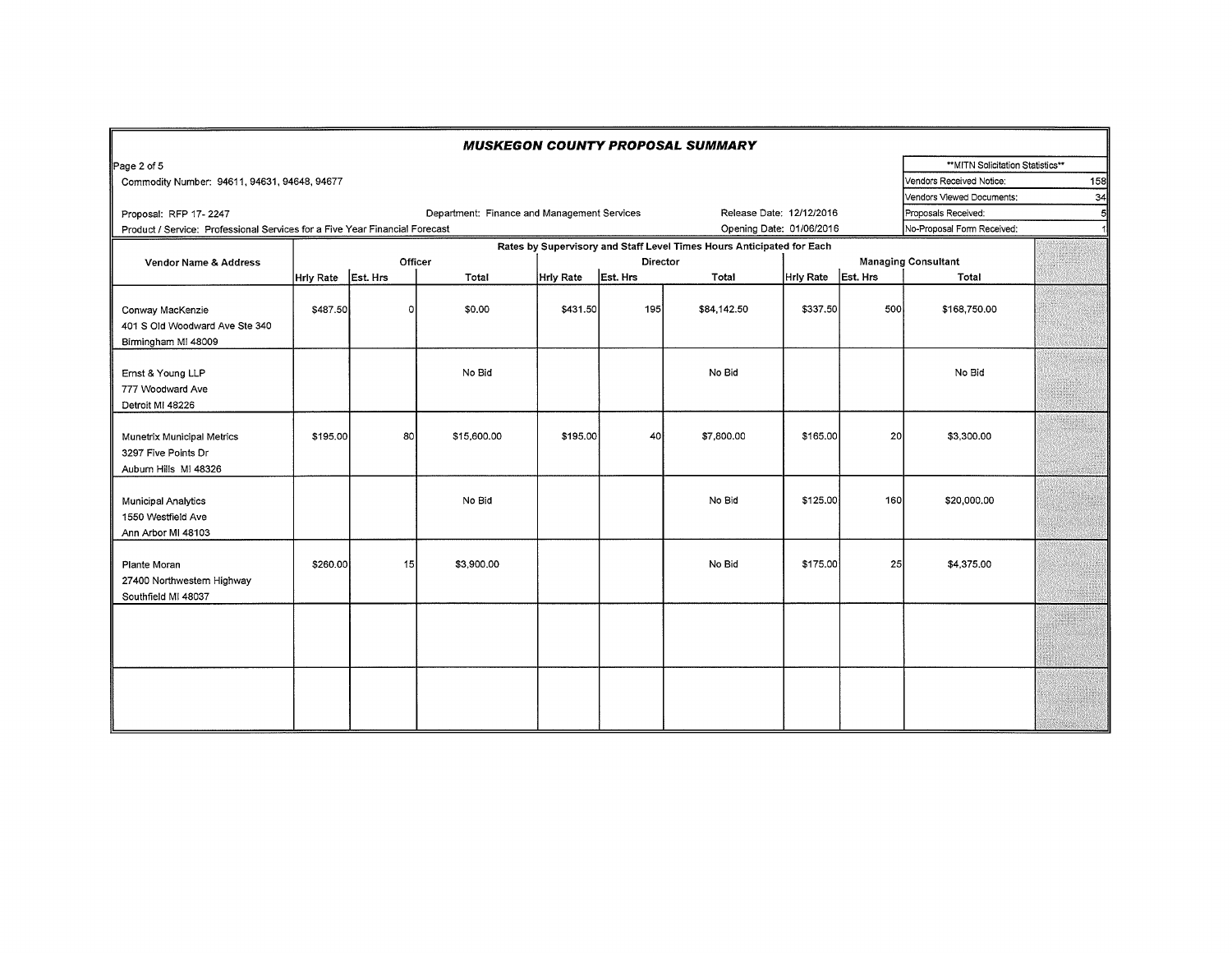| <b>MUSKEGON COUNTY PROPOSAL SUMMARY</b>                                     |                                                                                                |                          |             |                   |          |                          |                                     |          |                                  |                                 |  |
|-----------------------------------------------------------------------------|------------------------------------------------------------------------------------------------|--------------------------|-------------|-------------------|----------|--------------------------|-------------------------------------|----------|----------------------------------|---------------------------------|--|
| Page 3 of 5                                                                 |                                                                                                |                          |             |                   |          |                          |                                     |          | **MITN Solicitation Statistics** |                                 |  |
| Commodity Number: 94611, 94631, 94648, 94677                                |                                                                                                |                          |             |                   |          |                          |                                     |          |                                  | 158<br>Vendors Received Notice: |  |
| Vendors Viewed Documents:                                                   |                                                                                                |                          |             |                   |          |                          |                                     |          |                                  | 34                              |  |
| Proposal: RFP 17-2247                                                       | Department: Finance and Management Services<br>Release Date: 12/12/2016<br>Proposals Received: |                          |             |                   |          |                          |                                     |          |                                  |                                 |  |
| Product / Service: Professional Services for a Five Year Financial Forecast |                                                                                                |                          |             |                   |          | Opening Date: 01/06/2016 |                                     |          | No-Proposal Form Received:       |                                 |  |
| Rates by Supervisory and Staff Level Times Hours Anticipated for Each       |                                                                                                |                          |             |                   |          |                          |                                     |          |                                  |                                 |  |
| Vendor Name & Address                                                       |                                                                                                | <b>Senior Consultant</b> |             | <b>Consultant</b> |          |                          | <b>Technical Specialist/Support</b> |          |                                  |                                 |  |
|                                                                             | Hrly Rate Est. Hrs                                                                             |                          | Total       | Hrly Rate         | Est. Hrs | Total                    | <b>Hrly Rate</b>                    | Est. Hrs | Total                            |                                 |  |
| Conway MacKenzie<br>401 S Old Woodward Ave Ste 340<br>Birmingham MI 48009   | \$176.25                                                                                       | 500                      | \$88,125.00 | \$150.00          | \$0.00   | \$0.00                   | \$95.00                             | οI       | \$0.00                           |                                 |  |
| Ernst & Young LLP<br>777 Woodward Ave<br>Detroit MI 48226                   | \$650.00                                                                                       | 120                      | \$78,000.00 |                   |          | No Bid                   | \$485.00                            | 100      | \$48,500.00                      |                                 |  |
| Munetrix Municipal Metrics<br>3297 Five Points Dr<br>Auburn Hills MI 48326  | \$195.00                                                                                       | O                        | \$0.00      | \$125.00          | \$0.00   | \$0.00                   | \$75.00                             | 120      | \$9,000.00                       |                                 |  |
| Municipal Analytics<br>1550 Westfield Ave<br>Ann Arbor MI 48103             | \$110.00                                                                                       | 40                       | \$4,400.00  |                   |          | No Bid                   |                                     |          | No Bid                           |                                 |  |
| Plante Moran<br>27400 Northwestern Highway<br>Southfield MI 48037           |                                                                                                |                          | No Bid      | \$110.00          | \$60,00  | \$6,600.00               |                                     |          | No Bid                           |                                 |  |
|                                                                             |                                                                                                |                          |             |                   |          |                          |                                     |          |                                  |                                 |  |
|                                                                             |                                                                                                |                          |             |                   |          |                          |                                     |          |                                  |                                 |  |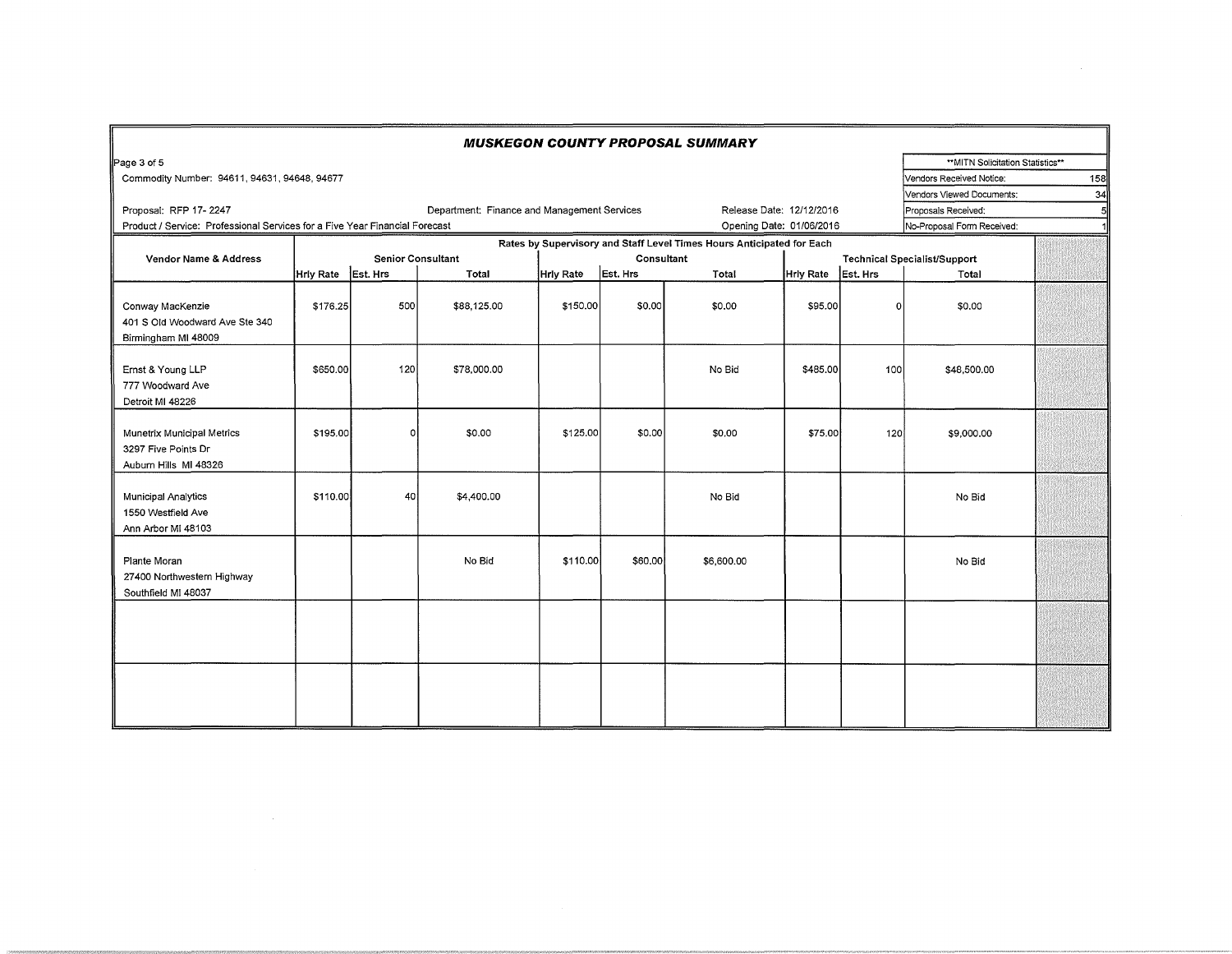| <b>MUSKEGON COUNTY PROPOSAL SUMMARY</b>                                     |                    |    |                                             |           |          |                                                                       |                    |     |                                  |   |
|-----------------------------------------------------------------------------|--------------------|----|---------------------------------------------|-----------|----------|-----------------------------------------------------------------------|--------------------|-----|----------------------------------|---|
| Page 4 of 5                                                                 |                    |    |                                             |           |          |                                                                       |                    |     | **MITN Solicitation Statistics** |   |
| Commodity Number: 94611, 94631, 94648, 94677                                |                    |    |                                             |           |          |                                                                       |                    |     | Vendors Received Notice:<br>158  |   |
|                                                                             |                    |    |                                             |           |          |                                                                       |                    |     | Vendors Viewed Documents:<br>34  |   |
| Proposal: RFP 17-2247                                                       |                    |    | Department: Finance and Management Services |           |          | Release Date: 12/12/2016                                              |                    |     | Proposals Received:              | 5 |
| Product / Service: Professional Services for a Five Year Financial Forecast |                    |    |                                             |           |          | Opening Date: 01/06/2016                                              |                    |     | No-Proposal Form Received:       |   |
|                                                                             |                    |    |                                             |           |          | Rates by Supervisory and Staff Level Times Hours Anticipated for Each |                    |     |                                  |   |
| Vendor Name & Address                                                       |                    |    | Partner                                     | Manager   |          |                                                                       |                    |     | <b>Senior Staff</b>              |   |
|                                                                             | Hrly Rate Est. Hrs |    | Total                                       | Hrly Rate | Est. Hrs | Total                                                                 | Hrly Rate Est. Hrs |     | Total                            |   |
| Conway MacKenzie<br>401 S Old Woodward Ave Ste 340<br>Birmingham MI 48009   |                    |    | No Bid                                      |           |          | No Bid                                                                |                    |     | No Bid                           |   |
| Ernst & Young LLP<br>777 Woodward Ave<br>Detroit MI 48226                   | \$800.00           | 20 | \$16,000.00                                 | \$485.00  | 320      | \$155,200.00                                                          | \$200.00           | 480 | \$96,000.00                      |   |
| Munetrix Municipal Metrics<br>3297 Five Points Dr<br>Auburn Hills MI 48326  |                    |    | No Bid                                      |           |          | No Bid                                                                |                    |     | No Bid                           |   |
| Municipal Analytics<br>1550 Westfield Ave<br>Ann Arbor MI 48103             |                    |    | No Bid                                      |           |          | No Bid                                                                |                    |     | No Bid                           |   |
| Plante Moran<br>27400 Northwestern Highway<br>Southfield MI 48037           |                    |    | No Bid                                      |           |          | No Bid                                                                |                    |     | No Bid                           |   |
|                                                                             |                    |    |                                             |           |          |                                                                       |                    |     |                                  |   |
|                                                                             |                    |    |                                             |           |          |                                                                       |                    |     |                                  |   |

 $\mathcal{L}^{\text{max}}_{\text{max}}$  and  $\mathcal{L}^{\text{max}}_{\text{max}}$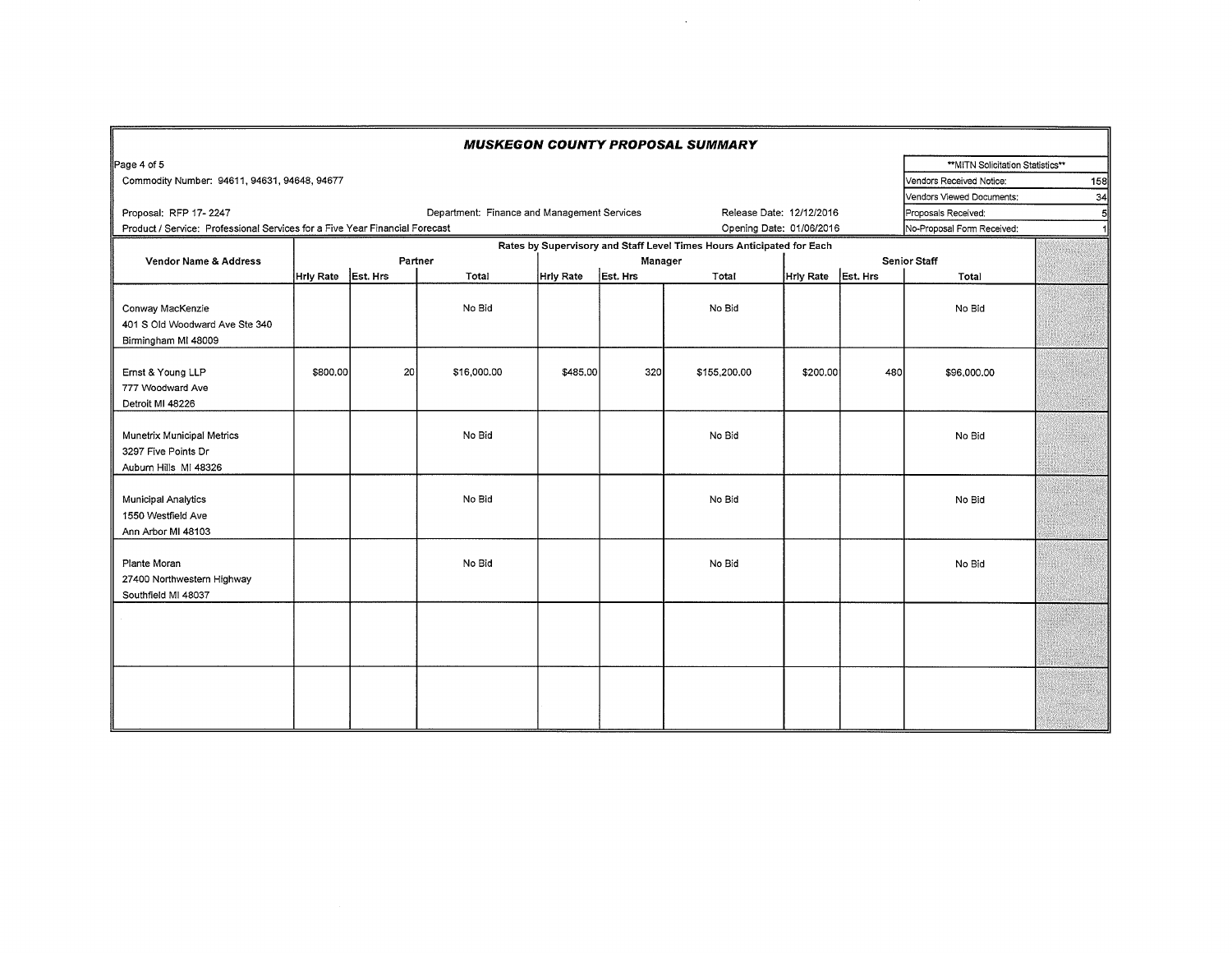|                                                                             |                                 |                     | <b>MUSKEGON COUNTY PROPOSAL SUMMARY</b> |                          |                           |                                   |    |
|-----------------------------------------------------------------------------|---------------------------------|---------------------|-----------------------------------------|--------------------------|---------------------------|-----------------------------------|----|
| Page 5 of 5                                                                 |                                 |                     |                                         |                          |                           | ** MITN Solicitation Statistics** |    |
| Commodity Number: 94611, 94631, 94648, 94677                                | 158<br>Vendors Received Notice: |                     |                                         |                          |                           |                                   |    |
|                                                                             |                                 |                     |                                         |                          |                           | Vendors Viewed Documents:         | 34 |
| Proposal: RFP 17-2247                                                       | Release Date: 12/12/2016        | Proposals Received: | 5                                       |                          |                           |                                   |    |
| Product / Service: Professional Services for a Five Year Financial Forecast |                                 |                     |                                         | Opening Date: 01/06/2016 |                           | No-Proposal Form Received:        | 1  |
| Vendor Name & Address                                                       | Lodging                         | Mileage             | <b>Travel</b><br>Meals                  | General                  | Adjustment<br>to Cap Fees | Facilitator                       |    |
| Conway MacKenzie<br>401 S Old Woodward Ave Ste 340<br>Birmingham MI 48009   | No Bid                          | No Bid              | No Bid                                  | No Bid                   | (\$1,017.50)              | No Bid                            |    |
| Ernst & Young LLP<br>777 Woodward Ave<br>Detroit MI 48226                   | \$6,000.00                      | \$2,500.00          | \$1,500.00                              | No Bid                   | (\$103,700.00)            | No Bid                            |    |
| Munetrix Municipal Metrics<br>3297 Five Points Dr<br>Auburn Hills MI 48326  | No Bid                          | No Bid              | No Bid                                  | \$2,160.00               | No Bid                    | \$3,000.00                        |    |
| <b>Municipal Analytics</b><br>1550 Westfield Ave<br>Ann Arbor MI 48103      | No Bid                          | No Bid              | No Bid                                  | \$1,900.00               | No Bid                    | No Bid                            |    |
| Plante Moran<br>27400 Northwestern Highway<br>Southfield MI 48037           | No Bid                          | No Bid              | No Bid                                  | No Bid                   | No Bid                    | No Bid                            |    |
|                                                                             |                                 |                     |                                         |                          |                           |                                   |    |
|                                                                             |                                 |                     |                                         |                          |                           |                                   |    |

 $\sim 10^{-1}$